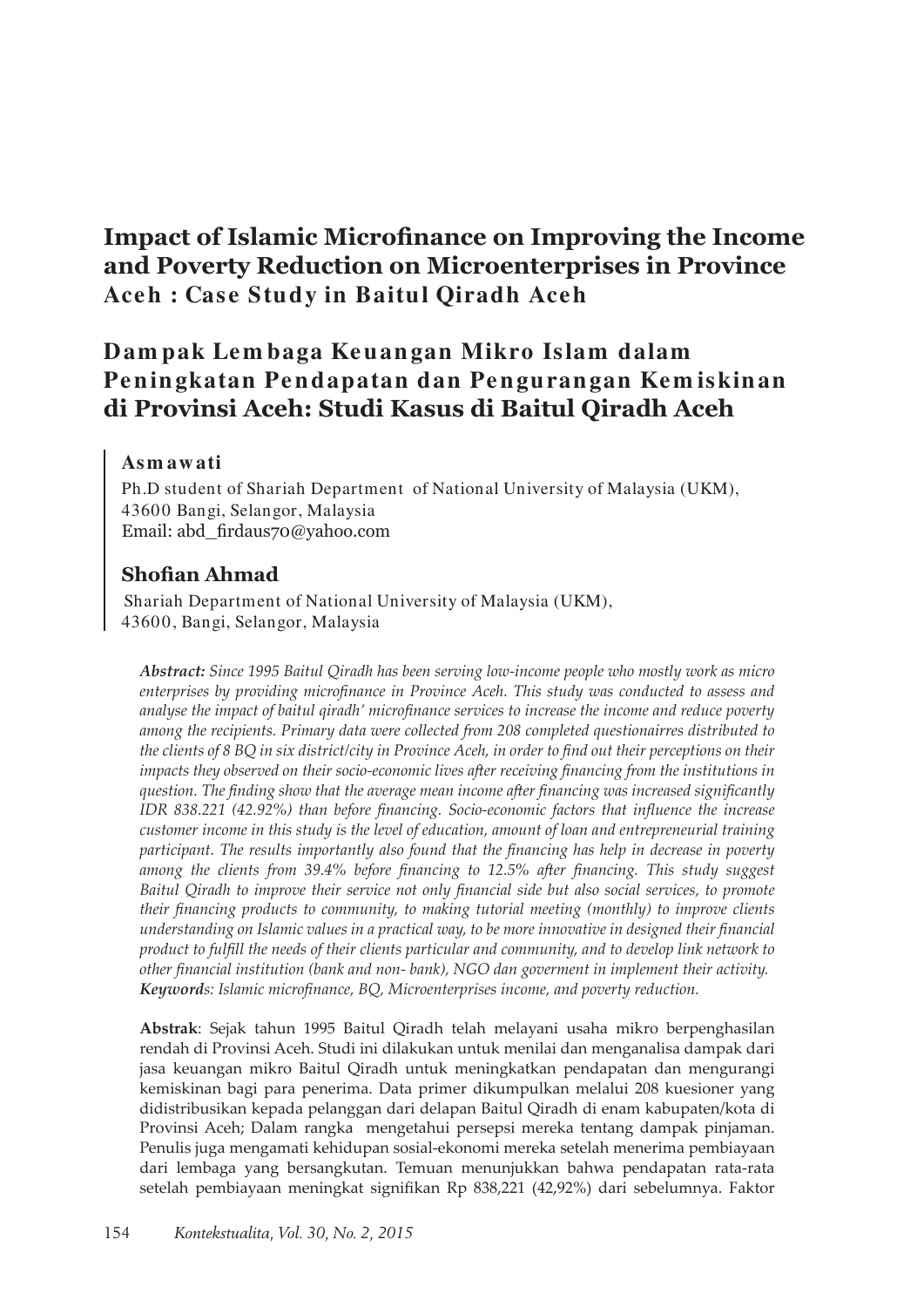sosial ekonomi yang mempengaruhi peningkatan pendapatan pelanggan dalam penelitian ini adalah tingkat pendidikan, jumlah pinjaman dan peserta pelatihan kewirausahaan. Hasil penting juga menemukan bahwa pembiayaan telah membantu dalam penurunan kemiskinan di antara klien dari 39,4% sebelum pembiayaan menjadi 12,5% setelahnya. Penelitian ini menyarankan Baitul Qiradh agar meningkatkan layanan, tidak hanya sisi keuangan, tetapi juga pelayanan sosial, untuk mempromosikan produk pembiayaannya kepada masyarakat; untuk membuat pertemuan tutorial (bulanan) agar klien memahami nilai-nilai Islam dengan cara yang praktis; untuk lebih inovatif dalam merancang produk keuangan mereka untuk memenuhi kebutuhan masyarakat, serta mengembangkan jaringan ke lembaga keuangan lain (bank dan bukan bank), LSM dan pemerintah dalam melaksanakan aktivitas mereka.

Kata-kata kunci: keuangan mikro, Baitul Qiradh, pendapatan usaha mikro, dan pengurangan kemiskinan Islam.

## **A. Introduction**

Indonesia as a developing country has the world's fourth largest population with 241 million people in 2011 (ADB, 2012). The position of the large population in the absence of welfare distribution, Indonesia still dealing with a continuous socio-economic challenge as poverty and unemployment. For Indonesia, poverty problem likened to a long chronic illness, and base on data National Team to Accelerate Poverty, a number of Indonesia's poor peoples are 76.4 million and increase to 96 million peoples in 2013 (TNP2K, 2013). Poverty is caused by social issues such as lack of education, landless, no skill, not chance and given the opportunity, and belong to the group of those who are poor understanding (Mohd. Yusuf, 2004). Research Mom Njong (2010) and Owour et al. (2007) also outlines that ages and education and lack of assets (Orewa, 2008) are often attributed as a cause of poverty.

Most of Indonesia's poor work in the informal sector as microenterprises (Wielojo, 2005). Micro and small enterprise sector is an economic activity of Indonesian' people to support the people of the lower level every day (Sri Edi Swasono, 2007). This situation shows the reality of the lives of most Indonesian's people, and prove that the poor actually have the will and ability to strive. A number of micro-entrepreuneurs in Indonesia reached 55,856,176 units or 98.79% than all economic actors (Ministry of Cooperatives and SMEs, 2012). And SMEs have made a strong contribution to national economic growth because it is able to absorb of labors and impact to reduced levels of unemployment and rising household incomes (Hafsah, 2004).

In Province Aceh, SMEs have a strategic position in the economy of Aceh. SMEs play a role creating jobs and economic development of the people. The number of SMEs in Aceh reached 55.783 units, which consist of micro-enterprises 39. 571 units (71%), small-enterprises 13.728 units (25%), and medium-sized enterprises 2.484 units (4%) (Department of Industry, Trade and SMEs in Aceh, 2012). It is estimated that, currently SMEs Aceh has absorbed a labor about of 275 thousand people (www.waspada.co.id 23/01/2013). Although SMEs have big contribution to support the local economy, the reality SMEs are still apprehensive and not develop optimally. This is because SMEs especially micro-enterprises are still faced with a classic problem of limited capital.

The study of Ichsan (2012) found that some problems which are hindering Aceh' SMEs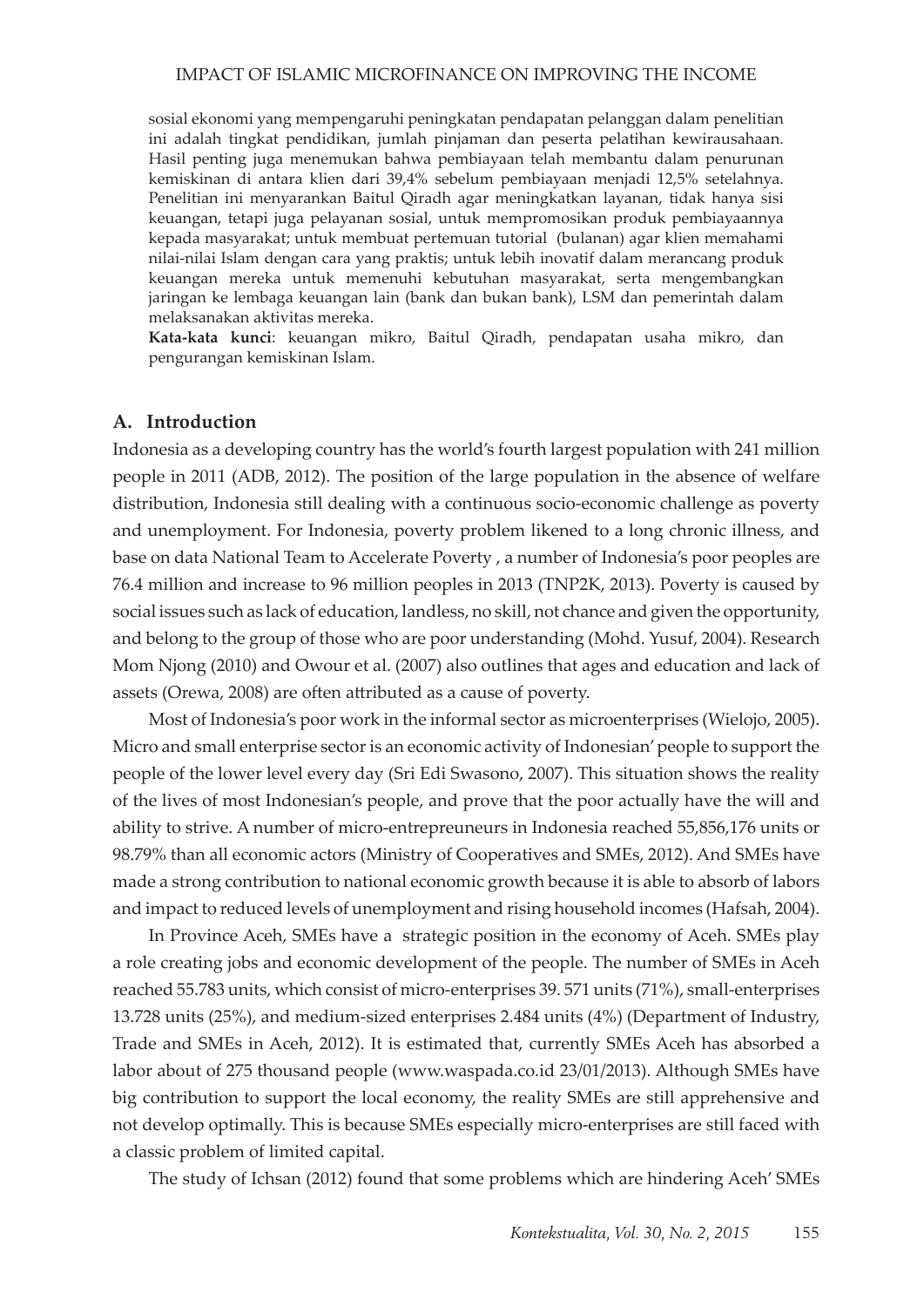which are related to capital. Lack of capital and low access to capital, major obstacles to the economic strengthening of the poor people (Ismawan, 2002). Limited opportunities to the poor to obtain a loan (capital) also be one of the factors they have low income (Whyley and Brooker, 2004). Lack of capital because the poor generally are assessed unbankable; they do not have collateral, low repayment ability and a low savings habits, and not able to meet the requirements set by bank. Therefore, the poor need an alternative institution, which is able to address the needs of capital they are.

Globally, an attempt to overcome the problem of capital of the poor has been made since the Microcredit Summit in 1997 and 2002, which reserves the provision of micro-loans that reach 100 million poor families until 2005. And the launching of "The International Year of Microcredit" in 2005 by The United Nations (UN) support the effort to provide opportunities for the poor to run a productive economic activity that in his time they will issue than the cycle of poverty, living normally as other communities, as well as goals to be achieved in the agenda of the Millennium Development goals (MDGs) until 2015. This program also ratified by Indonesia with the launching of the National Micro Financial Year (TKMN) on 26 February 2005. The government began to pay close attention to the Micro Financial Institutions (MFIs) its capacity as a provider of loans (credit) micro. Although in reality the majority of MFIs in Indonesia, grew by itself without any touch of the government (Seibel, 2008).

According to Sumodiningrat (2003) micro financial services through MFIs is the right approach to overcome the problem of capital among the micro-enterprises. Characteristics of MFIs to grow in the community, easily accessible, the requirements and the process for obtaining an easy, inexpensive and simple. MFIs suitable with the characteristics of microenterprises consisting of poor and low-income communities. Microfinance program enable micro-enterprises to expand existing economic activities and consequently boost up their income (Roslan, Fauziah, Mohd Saifoul, & Rahimah, 2007). Microfinance has a very important role to growth income and profit of micro-enterprises (Wang, 2013)

Microfinance around the world shows that a small credit to micro-enterprises may help them grow (Khandker, 2005; Woller & Parsons, 2002; Mead & Liedholm, 1998; Hossain, 1988). Hartarska & Nadolnyak  $(2008)$  indicated that the existence of Microfinance Institutions was alleviating micro-enterprises financing constraints. So, the development and sustainable microfinance is important to achieve greater financial inclusion and ensuring that all economic sectors, regions and communities have access to a full range of financial products and services (Khandker, Khalily, & Khan, 1995; Yaron, 1992). So there are four essential elements that must be owned by MFI: first, to provide various types of financial services and business development. Second, serving the poor and low-income people. Third, using the easy procedures and mechanism and fourth, the time taken to approve and disburse funds is also short.

Study Awalil Rizki (2007) on a number of BMT in Central Java, giving positive factual that existence BMT as Shariah microfinance Institution which is able to reach those who have been denied access to banking and able to meet the financial needs even in very small quantities. Similarly in Aceh, the role of Baitul Qiradh (BQ) as syariah microfinance institution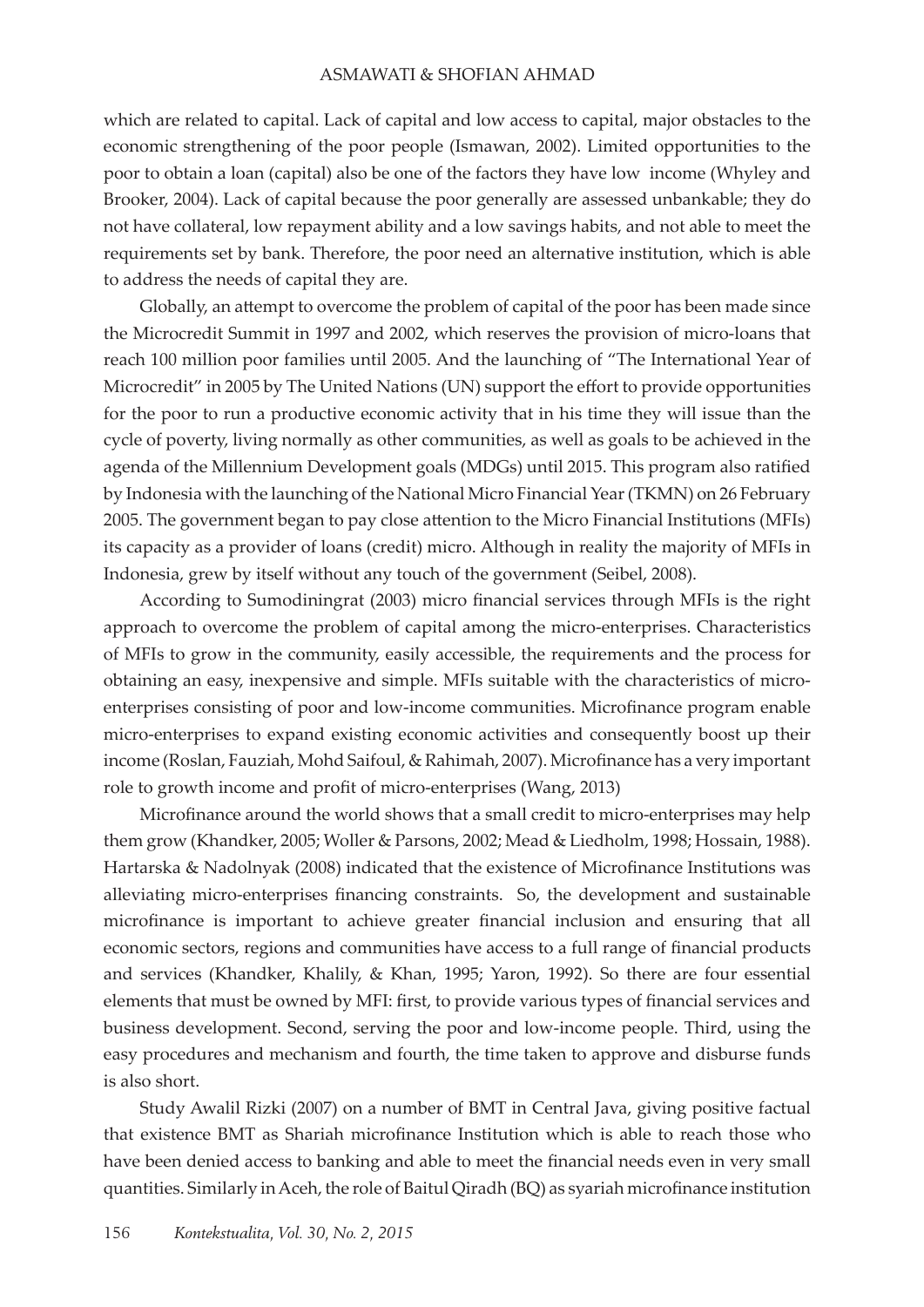in provides financial needs of micro and small enterprises has been perceived. However, quantitative evidence of impact of micro financial is still lacking and uncertain. Reflecting on four basic principles in running the MFI as recommendation of Microcredi Summit (1997), ie, reaching the poor, reach out and empower women, build sustainability (sustainable) financial, and ensure measurable impact, this study aims to ensure the existence of a measurable impact on BQ as islamic microfinance institutions are popular among Aceh'people. And the change in income is a direct outcome of microfinance's participants perceived (World Bank,  $2007$ ). In addition, this study also aims to find potential  $BQ$  in reducing poverty among micro-enterprises.

This paper organised as follow: This section (one) present introduction, section two research questions, section three literature review, section four methodology, section five research result and discussed and final section, conclution and recommendation.

This paper aims to explore impact of islami microfinance in Provinsi Aceh, case study of Baitul Qiradh Aceh in order to improve the income and reduce poverty. Therefore, the research question of this paper are :

- i) Is the islamic microfinance can incrase income of micro enterprises and what are the factors that influence increase the income among the participants?
- ii) What is the role of  $BQ$  in poverty allevation?

To fulfil the research aims and objective and to answer the research, this research adopt a deskriptive, survey and case-study-oriented research design in relation to BQ in Aceh Province, Indonesia. The method of data collection involves quantitave data collection based on purposive sampling through questionnaires distributed to microenterprise that borrow from BQ. A number of 208 respondent taken from 8 institution BQ. The purpose of questionnaires is to find how they perceive the impact of financing to their income. Therefore, the criteria of choosing the respondents were : (i) they receiving financing from BQ and using it for productive purpose, (ii) They have businees, (iii) at least 2 years as a client of BQ. Data from questionnaires are analysed with use of statistical test, including descriptive analysis, Wilcoxon Signed Rank Test and Multiple Regression.

## **B. Islamic Microfinance and Its Impact**

Contemporary Islamic financial is no longer uncertain an experience but the fact and may continue to develop rapidly. Islamic finance described as a trend revival of Islam. Islamic finance has emerged in recent decades as one of the most important trends in the world financially. The size of the Muslim population in the world is the power of the high demand among Muslims on the products and services that comply with the Shariah principles. In Indonesia, particularly in Aceh, where shariah financial has become claims should not be circumvented, let alone it is associated with the implementation of Islamic law. So that, the availability and sustainability of Islamic financial services including shariah microfinance should be a concern of Aceh government as one of the necessary institutions of society middle to lower.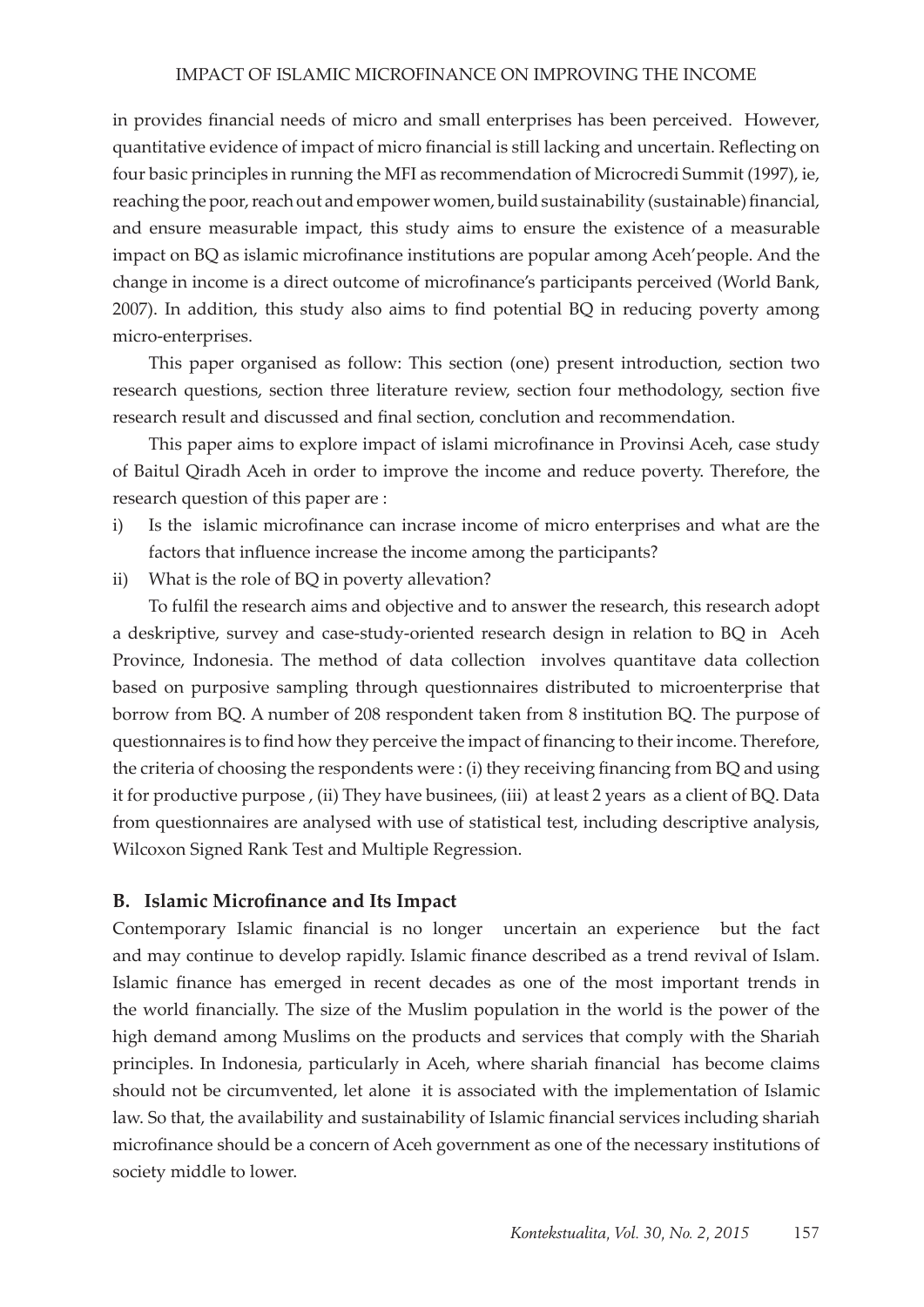Talking about islamic microfinance definition will not be separated from the general concept of microfinance understood by many people around the world, and it will allow us to understand the advantages of islamic microfinance. Microfinance is defined as "financial service for poor and low-income client' and may include but is not limited to credit, saving, money transfers and insurance and other financial products aimed at poor and lo-income individuals (CGAP, 2010). Microfinance is formal and informal financial sector which provide financially services : microsaving, microcredit and microinsurance to the microeconomic actors (seibel, 2005), and to people who are very poor for self-employment projects to generate income in allowing them to take care of themselves and their families (Microcredit Summit, 2004; Obeidullah Muhammad 2008).

Microfinance is a development approach that provides financial as well as social intermediation.The financial intermediation includes the provision of savings, credit and insurance services, while social intermediation involves organising citizens' groups to voice their aspirations and raise concerns for consideration by policy makers and develop their self-confidence (Robinson, 2002), promoting improvements in health, education and income, microfinance has been shown to be effective in contributing to the achievment of the first seven Millenium Development Goals (Morduch and Haley, 2002; CGAP, 2003 cited in Greeley, 2006). Microfinance has become increasingly proment in the current literature as a key poverty alleviation tool (Navajas et.al,2000;Brau and Woller,2004;Chowdhury et.al., 2005; Hermes and Lensink, 2007).

Therefore, islamic microfinance can be understood as financial services provided to the poor and low-income run by islamic principles. Existance of shariah financial is to meet the needs of the muslim community and remove them rather than poverty and distress (Dusuki, 2008). Akhtar and Jafri (2009) state that Islamic microfinance is an impressive tool to fight poverty. Concept of shariah microfinance based on shared values and religion make economic activities more socially embedded with the real needs of the poor in the low level (Muhammad Sila, 2009). Thus, islamic microfinance has the same function with conventional microfinance that provide financially assist to the poor and low-income and social development. But what distinguishes them is islamic microfinance provide the products financially based on the principles of shariah and implemented with values of brotherhood, mutual help and remind each other.

Financial institutions providing microloan called microfinance institution. According to Act No 1/2013 microfinance defined as financial institutions are typical founded to provide business development services and community development, which includes financing, deposit management, and the provision of consulting services for micro enterprises that are not only for profit. In this context, the MFI does not become providers of capital for community beginners or who want to open or enter to business. Various studies and literature indicate that microfinance is an effective tool for developing micro-enterprises in poverty reduction and social and economic development.

Development of Islamic microfinance predictable provide great motivation and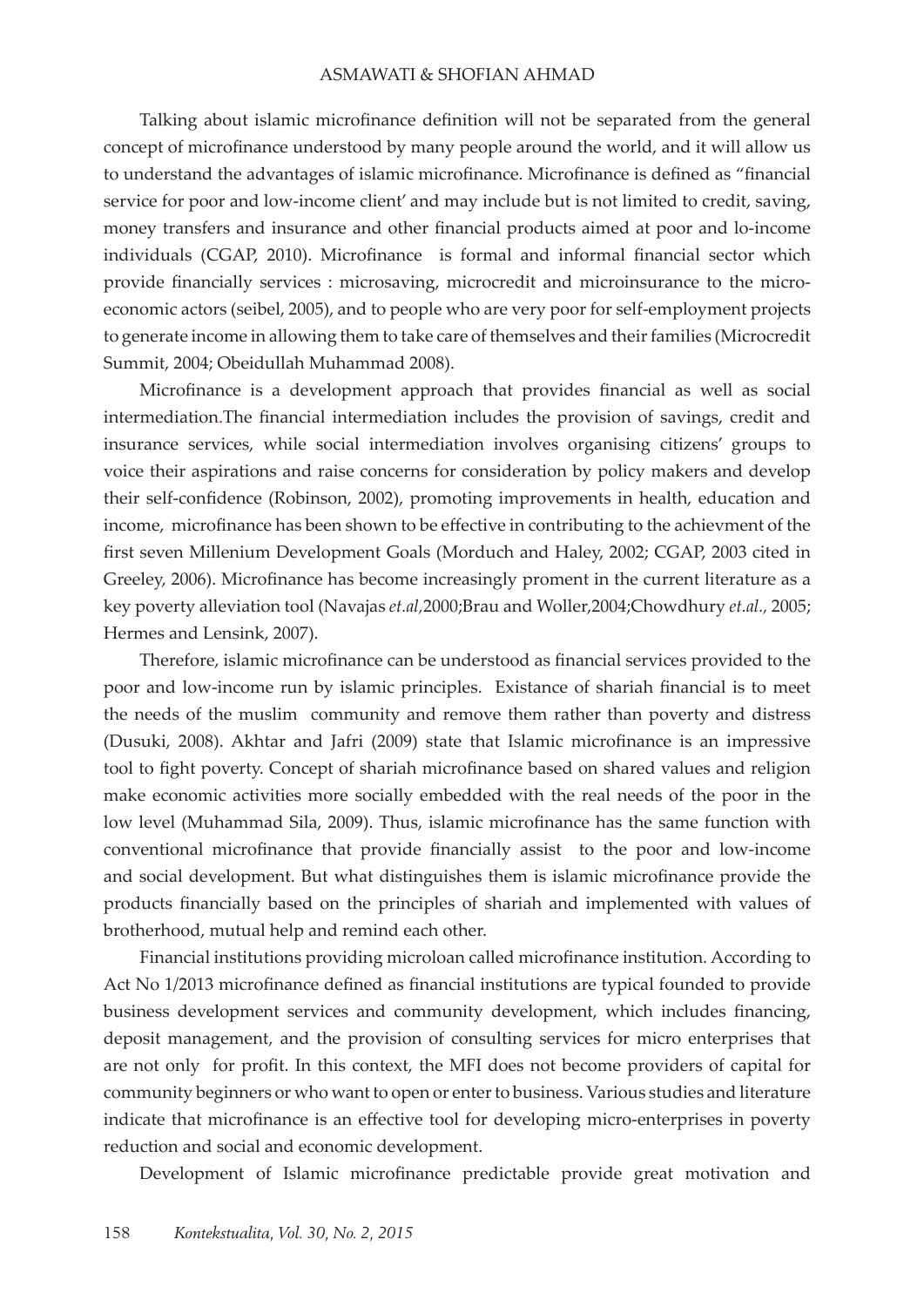positive for economic development by reducing the levels of poverty and unemployment among young people through increased economic and social capital, with the spirit of entrepreneurship base on values and Islam. Many people believed that microfinance become worthy instrument in reducing poverty problem (Ahmed, 2004, 2007; Chapra 2000.2008; Kafh 1999: Masyita 2005). However, the implementation rate of success around the world have very different according to socioeconomic recipient communities. Knight and Farhad (2008) stated that microfinance directly improve the quality of life and reduce poverty. By getting loans (financing) customers can work themselves and protect themselves from external threats. The existence of the work will encourage them to get out of the poverty cycle, thus poverty will decline. Thus, Access to capital is critical and important to improve micro-enterpriseses (Leaman, Cook & Stewart, 1992).

Study of the impact of microfinance in India conducted by Panda (2009) found an increase in household income were significant  $(11,41\%)$ , the increase in total assets  $(9.75\%)$ and deposits amounted to 42.53% among customers directly with the public instead of the customer. Panda noted an increase in the annual work with clients. Study Rahman, Rafiq, and the Moment (2009) mentions that age, education and number of workers have positive impacts that affect the increase in household income and assets. Other studies related to microfinance in Pakistan also conducted Ali & Nature (2010). They conclude that microfinance is the most important resource to provide loans and other basic financial services to improve the performance, productivity and people capacity . It will have an impact on a person's life to reduce poverty, improve living standards, such as health, education, food and other social impacts.

Microfinance has positive effect on the growth of small businesses in the city of Kumasi Ghana in improving access to credit, increase savings, business administration, and financial and managerial training to small businesses (Quaye, 2011). One study on the economic impact assessment of the micro-credit program Iktiar Amanah Malaysia (AIM) was also performed by Norma and Jarita (2011). They found that income of the customers increase rapidly before and after participate to AIM program. The study revealed a median income of RM 447 a month (before) to RM1,987 per month (after) following AIM program. The study also find that differences in educational level factor income differences among customers. Customers who have a higher education level got higher income compared with less educated customers. This study also supports previous studies conducted Kasim (2000) and Amanah Ikhtiar Malaysia (internal report AIM 2005), which presents the fact that there is a significant increase of  $70\%$  on the AIM' customer income.

Financial review on Islamic micro in 21 BMT in Java by Amalia (2009) found an increase in the average customer income before and after financing. Different test results by using the Wilcoxon t get the difference between income before and after IDR 472. 328 and it is a significant increase income. Takahashi (2010) study on microfinance in Indonesia based on a survey of 100 participant reveals that there is no immediate impact on poverty alleviation and the effect on household outcome is not significant. Beik and Purnamasari study (2011)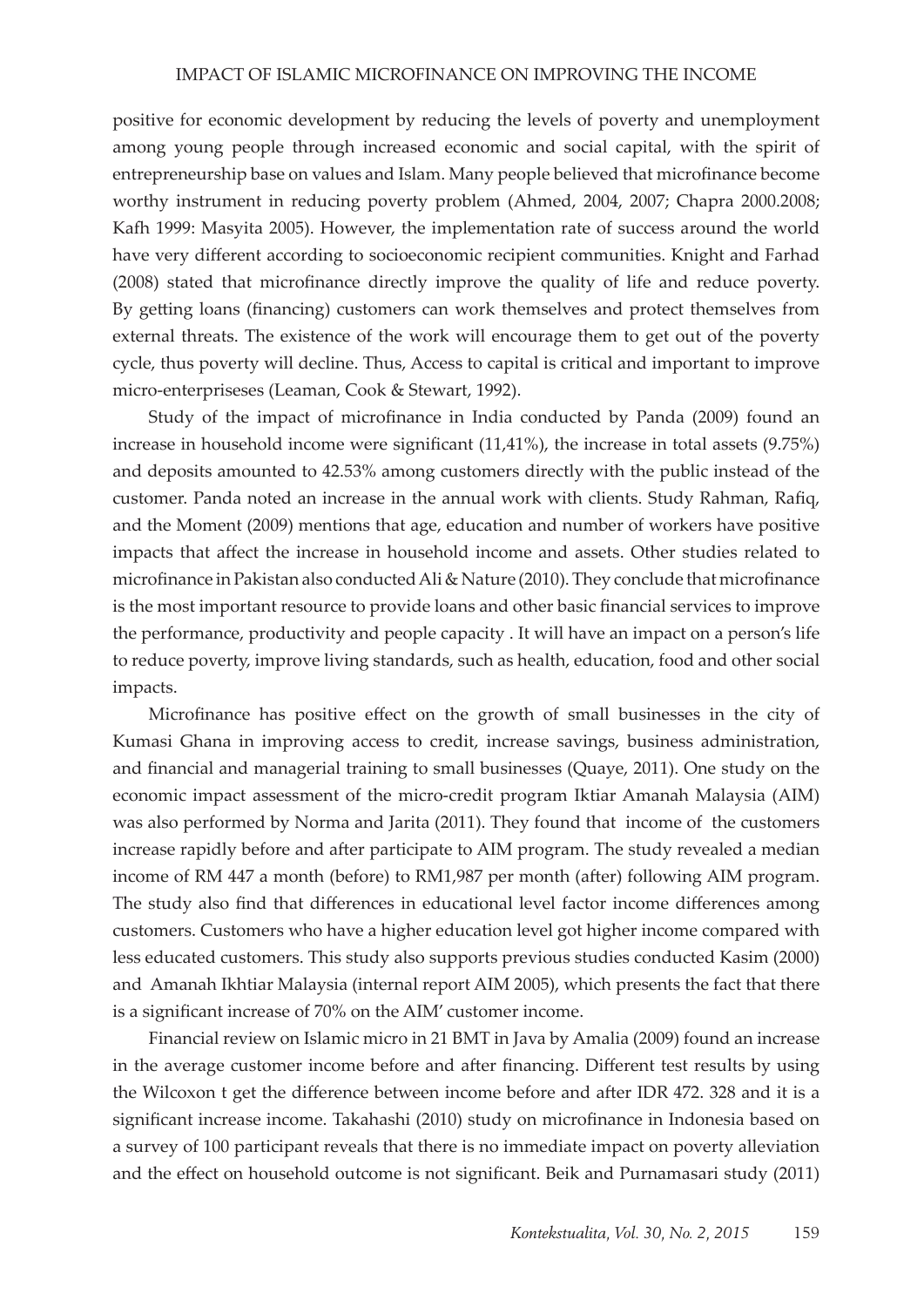on Koperasi Simpan Pinjam Syariah in Central Java about the effectiveness of the procedure and its impact on the financing of micro and small enterprises in increasing the level of income. Results of the study found that the impact of the financing of the daily income after financing positive increased by  $81\%$ .

Study M. Haykal (2010) about the impact of revolving fund BRR program BRR Aceh-Nias through cooperatives and MFIs to improve the income beneficiary in Aceh province. The focus of this study, analyzing the impact revolving fund (revolving fund) BRR to improve household incomes base on educational factors, age, time of work and the amount of assistance to the improvement of people's income. The results of research to get that educational factors, time worked and the amount of loan a significant effect to improve the income, while age has no direct effect on income.

The most recent study on the economic impact of micro financing in Thailand by Naipon (2013) suggest that Islamic microfinance has positively contributed to increase the customers'welfare. In particular to the economic impact Naipon argues that gender, age, annual household income, total land size, membership leghth and occuption contribute to impact factors. Islamic micro finance impact study was also conducted by Rijawani and Asutay (2013) on 21 BMT and BPRS in East Java with a total sample of 348 customers. This study compared the role of the two institutions in improving customer economy and its ability to eject customers from poverty. Finding from this study outlining that the average annual value of sales, net income, business spending, household spending, and the number of workers increased after using financing from both institutions. Other results indicate role of BPRS and BMT in reducing poverty. Based on the international poverty line  $(\frac{2}{day}=IDR)$ 17.589/day/person=IDR 527,660/month/person), BMT' participant successfully reduce poverty after financing only 1% and BPRS 10%. While based on the poverty line of province of East Java (IDR 245,035/month/person) BMT' poor pasticipant reduce was 8% and BPRS 12,4 % reduction after financing.

## **C. Result and Discussion**

## **Impact on Income**

The main the goals to be achieved from the micro Financial globally is increasing its revenue. To know the exact effectiveness of micro-finance provided by BQ, wilcoxon t test was performed to compare the income of micro-entrepreneurs before and after.

| Mean income (IDR/<br>month) | Before financing | After financing | Avarage change |
|-----------------------------|------------------|-----------------|----------------|
|                             | 1952644          | 2 790 865       | 838 221        |

Tabel 1. Descriptive analysis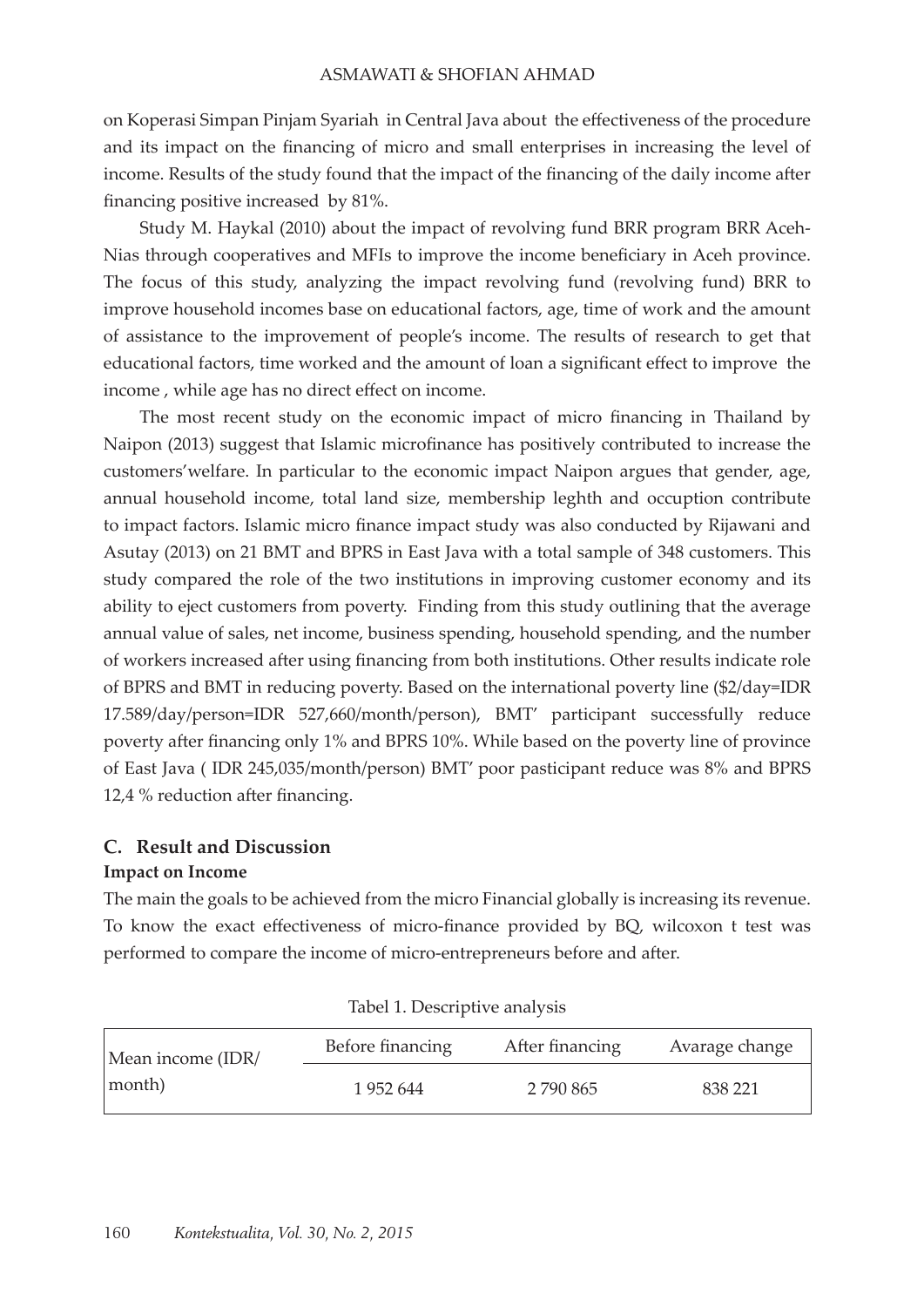|                             | Income after finacing – income before financing |  |
|-----------------------------|-------------------------------------------------|--|
|                             | $-11995a$                                       |  |
| Asymp.Sig. $(p)$ (2-tailed) | 0.000                                           |  |

### Tabel 2: Wilcoxon Signed Rank Test : Impact on Income

## a. Based on negative ranks

b. Wilcoxon Signed Rank Test

The tabel 1 show comparing average income monthly before and after financing, there is a significant difference between mean income before financing and after financing IDR 838. 221 (42.92%) at significant level of *p*=.000 which lower than the confidence level of .05 (tabel 2). In comparison to previous findings, a research comparing the annual net income of respondents BMT and BPRS were significanly higher after financing (50%) than the annual net income berfore financing. The annual net income of BMT's respondens were also higher after financing IDR 1.500.000 (median) than before financing IDR 1.308.333 (median). The annual net income of BPRS' respondents were also significanly higher after financing IDR 3.000.000 (median) than before financing IDR 2.000.000 (median) (Rijawanti & Asutay, 2013). Futher, study by Beik and Purnamasari study (2011) that small enterprises' income in Middle Java positive increased by 81% after financing, and Panda (2009) found an increase in household income were significant  $(11,41\%)$  in India after financing. Thus the finding of this research is also similar to study Amalia  $(2009)$  that average monthly income' participant  $0f 25 BMT/$ BPRS in Java improve of IDR 472.328 (19.58%) after financing.

## **Determine Factors of Increase the Income**

Performed multiple regression model to estimate the factors that affect BQ' customer revenues in the province of Aceh. The variables used in the multiple regression analysis is the dependent variable (income after financing) and independent variables represented by variabel age, education level, amount of loan and participation in entrepreneurship training. Overall results of decision statistical analysis is satisfactory because it meets the criteria for a good decision. Value Adjusted R Square (equivalent measure is best for a budget model regression) is  $0.851$  that describes the model is a good equivalent. Value of regression (R) is 0.924 which explains the very strong correlation between variables independent to dependent variable. While regression equation determinant  $(R^2)$  is 0.854 which explains the high percentage of influence given by independent variable. In other words, it expalains that 85.4% increasing in customer income is influenced by the independent variables used in this model, the remaining 14.6% influenced by other variables or factors out of this study.

Positive relationship between level education and increase the income indicate where a high level of education should ensure a high income and opportunities for access to other jobs. The results of this study is line with the findings Rahman, Rafiq, and the Moment (2009) and Haykal (2010) which states the standards of education are factors that affect income.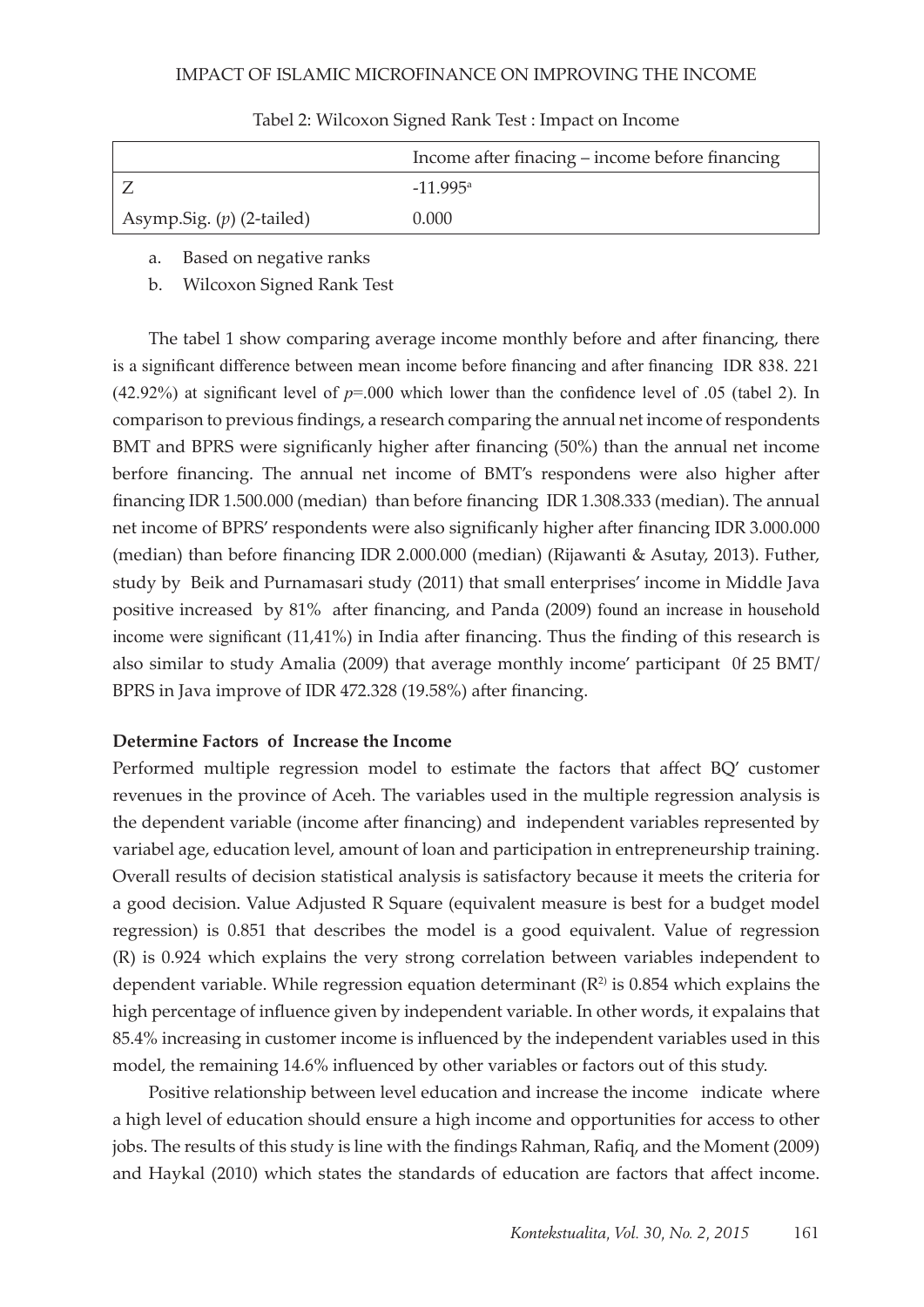Education level also determines the position of someone in the work, and determine the level of income received.

Financing is a loan that is owned the people and used as capital to run the business. The acquired results reinforced Leaman, Cook  $&$  Stewart (1992) that capital is critical and important to improve micro-enterpriseses. Important to create opportunities for lower community get them to have a source of livelihood, one of them by providing the capital. The results of the study indicate where the amount of financing has a very strong influence in increasing income at significant value  $t = .003$  which is lower than confidence level  $\alpha$ = .05. The greater the financing provided will be greater opportunities to expand its business community and have a positive impact on the income he received.

In addition, mentoring is actually the most important in the developing microenterprises. Mentoring in the form of entrepreneurial training is a factor that should not be denied. Microfinance has become a mechanism for socio-economic and financially not only to reduce poverty, but also promote the development of entrepreneurial (Yunus,2001). The result describes the entrepreneurial training has significant effect on the level of income at significant value of  $t = .000$  which is lower than confidence level  $\alpha$ = .05. Effectiveness of micro-financing depends on whether it has the flexibility to induce the participation of the poorest and whether it enables them to acquire the basic skill (Gaika, 2002). improving skill of borrowers is needed to improve the productivity and income (Khandker, 2003). Thus, it may be concluded that training entrepreneur can improve and explore the potential of micro-enterprises which ultimately affect the income.

Age factor indicate where a person's age incrising more reduce the income. The illustrates that customers are not productive and old was not able to increase the income of economic activity compared with productive customers. However, this is not a determinant variable to increase one's income because not statistically significant at significant value of t = .152 which is higher than confidence level  $\alpha$ = .05. In comparison to the previous research, this finding show similar result with finding of Haykal (2010), but contradictory with finding of Naipon (2013) which age has contribute to impact factors.

### **Poverty Reduction Impact**

Respondent income in this study may be divided to two categories, poor and non-poor based on Aceh' Poverty Line in 2013 IDR 348.172/month/person. Respondents who have incomes below poverty called poor, while the non-poor are the ones who earn the top rather than the poverty line.

Table 3 show the number of BQ' respondent who were under Indonesia (Aceh) poverty line. Analisys result obtain a reduction in the number of respondents who are poor live under poverti line before financing is 39.4 % and be 12.5% after financing. These data indicate a reduction in the percentage of poor customer is 26.9%. This positive finding provide support study on Riwajanti and Asutay (Indah 2013) that BMT and BPRS ini East Java successed to reduce poverty among their respondents (BMT=8% and BPRS=12.4%).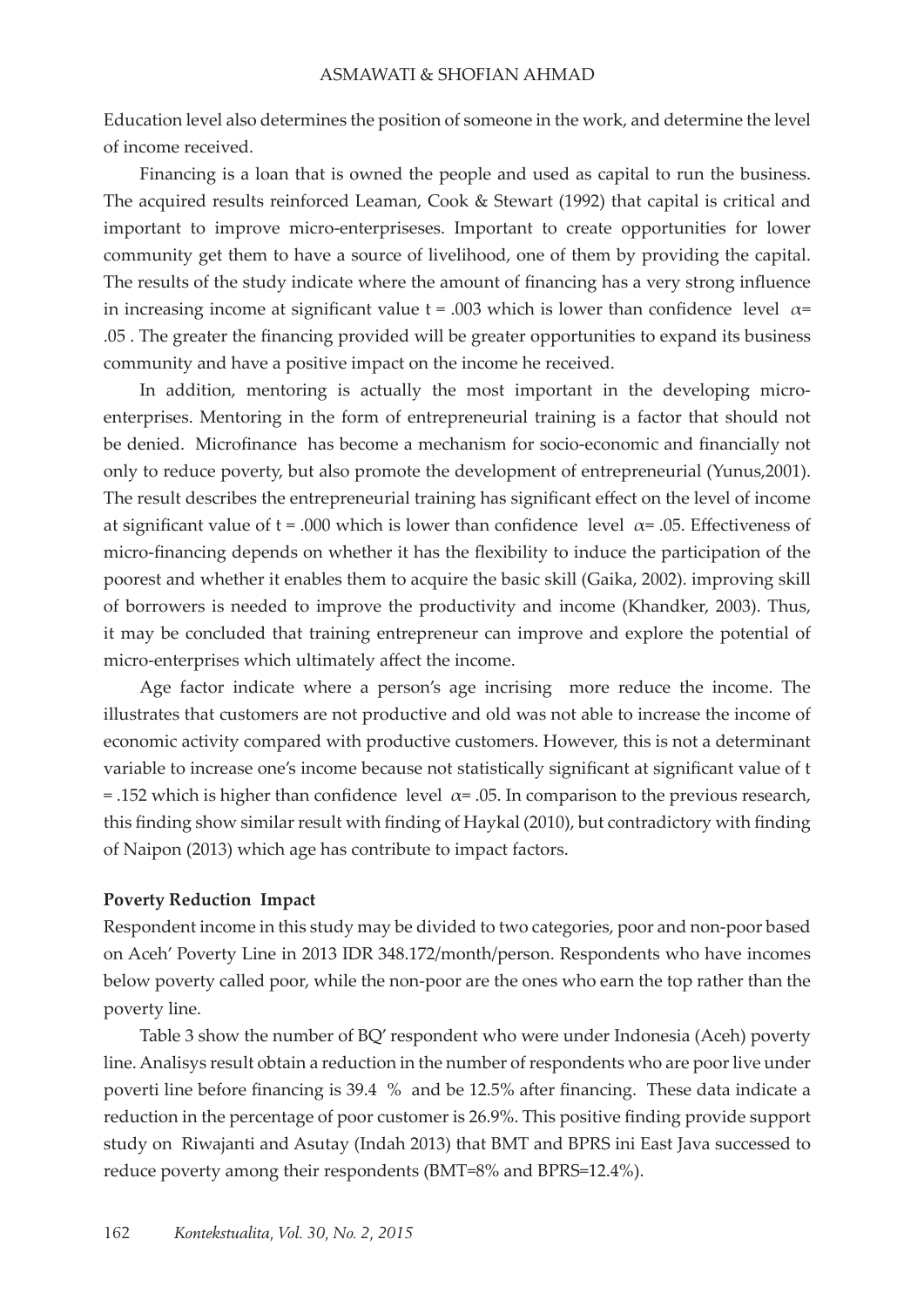## **D. Conclusion and Recommendation**

The main finding show that BQ in Provinsi Aceh have a positive impact in increasing income their customers. In particular, the wilcoxon signed rank test suggests positive result in which the improvement income after financing IDR 838 221 (42.92%). The factors are determine on increase the income, the result on multiple regression show that education, amount of loan and entrepreuner training participant influence increase in income, while the age not effect increase the income. Regression equation determinant ( $\mathbb{R}^2$ ) explains that 85.4% increasing the income is influenced by the independent variables used in this model, the remaining 14.6% influenced by other variables or factors out of this study. The finding also suggest the positive role of BQ in poverti alleviation could reduce poverty the number of poor respondents who living under Aceh' poverty line at 26.9 %. Overall, it should be note that BQ has positive impact to develop micro- enterprises and has potential role on poverty reduction in Province Aceh. However, to improve their role some proposed recommendations are as follow :

- i) To improve their service not only financial side but also social services such training and mentoring will increase the develop their clients business,
- ii) To promote their financing products to community (not only the clients), because most of clients don't have good understanding relating products principle.
- iii) To making tutorial meeting (monthly) to improve clients understanding on islamic values in a practical way.
- iv) To be more innovative in desinged their financial product to fulfill the needs of their clients particular and community.
- v) To develop link network to other financial institution (bank and non- bank), NGO dan goverment in implement their activity.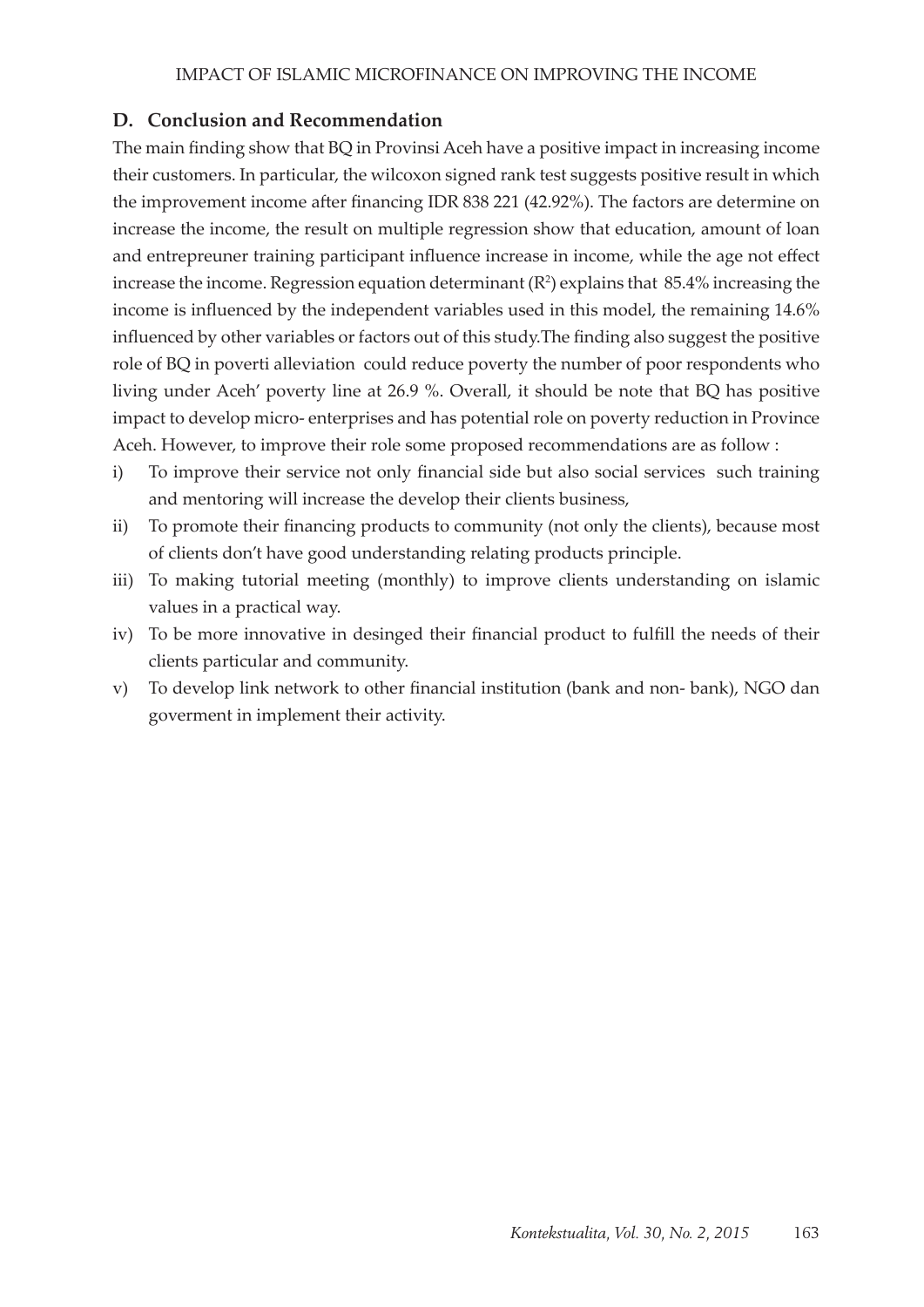## **REFERENCES**

- Amalia,Euis. (2009). *Potensi dan Persoalan LKMS/BMT Bagi Penguatan UKM dalam Kerangka Keadilan Distributif Ekonomi Islam (Studi LKMS/BMT di 6 Kota Pulau Jawa*), Jakarta: Rajawali Press
- Arifujjaman Khan,M. (2007). Impact of Microfinance on Living Standards,Empowerment and Poverty Allevation of Poor People: A Case Study on Microfinance in the Chittagong District of Bangladesh. Thesis Master. Umea School of Busines. Bangladesh
- Rizky, Awalil.(2007). BMT : Fakta dan Prospek Baitul Mal wa at-Tamwil, Yogyakarta: UGM Press
- Beik, Irfan Syauqi., & Purnamasari,Indah.(2011) 'Empirical Role of Islamic Cooperation in Financing Micro and Small Scale Enterpreneurs in Indonesia: Case Study of KOSPON Jasa Syariah Pekalongan'. Paper presented at the Islamic Finance Conference, Qatar.
- CGAP (Consultative Group To Assist the Poor) (2011). 'What is Microfinance?' at (www. microfinancegateway.org/p/site/m/template.rc/1.26.9183/), 15 May. [ 15May 2012]
- Chowdhury, M.J.A., Ghosh, D. And Wright, R.E.(2005). 'The impact of Microcredit on Poverty: Evidence from Bangladesh'. Progress in Development Studies. Vol.2,No2,pp.298-309
- Duasa, Jarjita dan Md Saad,Norma.2011.*An Economic Impact Assessment of a Microfinance program in Malaysia: The case of Amanah Ikhtiar Malaysia (AIM)*.International Journal of Business and Society,12 (1), 1-14
- Dusuki, Asyraf Wajdi.2008. *Banking for the Poor: The role of Islamic Banking in Mirofinance Initiatives*. Humanomics Journal(28): 49-66
- Gaika, R.(2002). Micro-credit and the Rural Poor, A Review of Maharashtra Rural Credit Project. Journal of Microfinance Vol.3 No.2:125-153
- Hafsah J. M. 2004. *Upaya Pengembangan Usaha Kecil dan Menengah (UKM).* Infokop, 25.
- Haykal, M. (2010). Dampak Program Dana Bergulir BRR NAD-Nias Melalui Koperasi dan Lembaga Kewangan Mikro Terhadap Peningkatan PendapatanMasyarakat Penerima Manfaat di Provinsi Aceh. Jurnal E-Mabis Fakultas Ekonomi Unimal. Vol.2 : 1-13
- Hermes, N. And Lensink, R (2007). The Empirics of Microfinance: 'What Do We Know?' The economic Journal 117(517):1-10.
- Ismawan, Bambang.2002. *Ekonomi Rakyat: Sebuah Pengantar, Seminar Pendalaman Ekonomi Rakyat,* Financial Club, Jakarta, 22 Januari
- Leaman, S.H., Cook, T.J., & Stewart, L.S. (1992). Rural Economic Development: Learning From Success. *Economic Development Review*, 104(4), 27-33.
- Kasim,S., 2000. *Impactof Banking on Rural Poor in Peninsular Malaysia, Final Report of external Impact Evaluation Study on AIM Active Borrowers,Non-Borrowing Members, Dropout and Non-Participating Poor.* Penang : Center for Policy Research. Univesity Sains Malaysia
- Khandker, S.R., Khalily, B., & Khan, Z. (1995). Grameen Bank: Performance and Sustainability. *The World Bank*. Washington.
- Khandker, S.R.2005. Microfinance of Poverty: Evidence using panel data from Bangladesh. World Bank Policy Research Working Paper 2945.
- Knight, T., & Farhad, H. (2008). *Helping the Needy, Factors Influencing the Development of Microfinance in Barbados.* Brooks World Poverty Institute, 1-17.
- Ledgerwood, J. (1999). Microfinance Handbook: An Institutional and Financial Perspective. *The World Bank*.Washington.